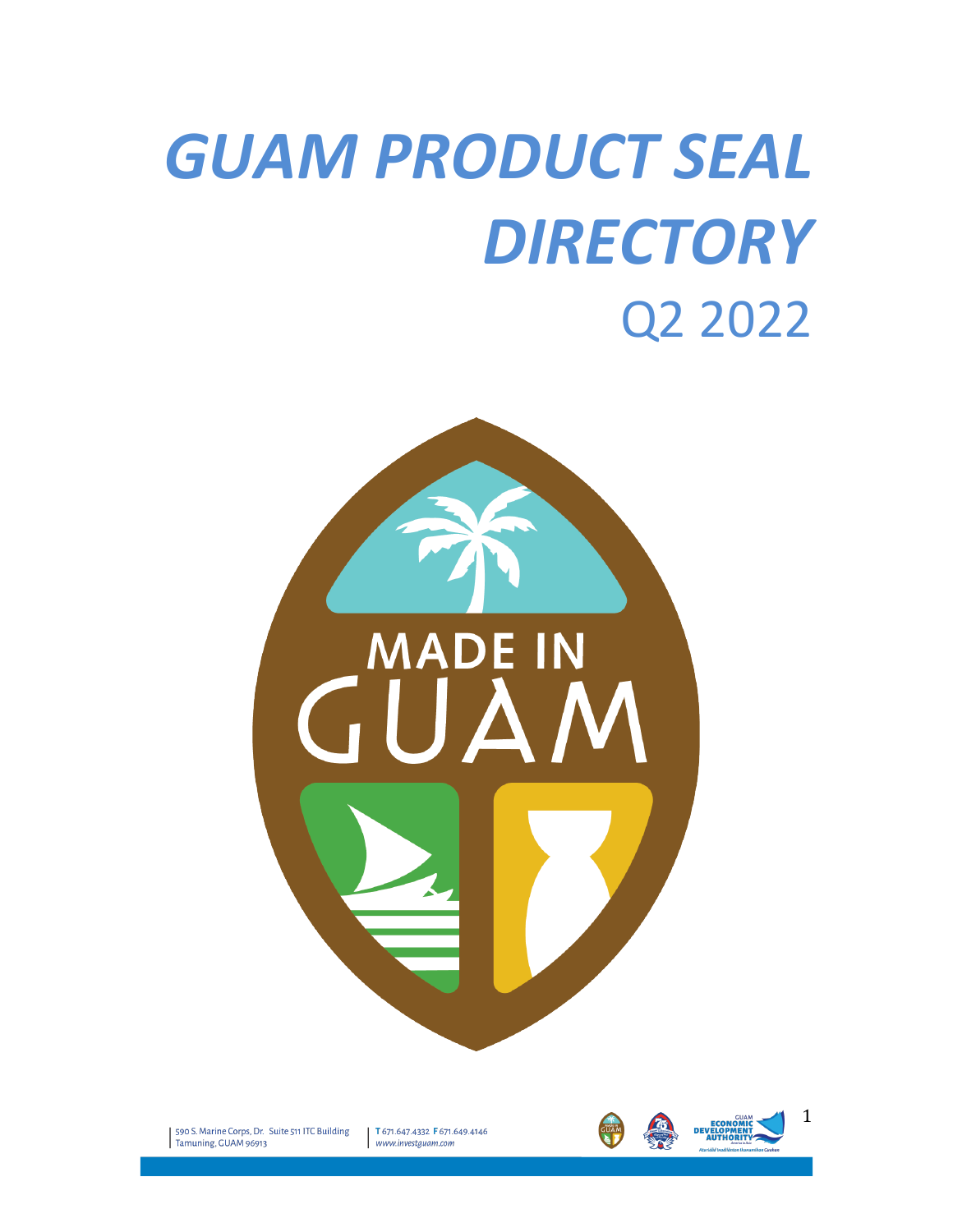## **A**

#### **AMERICAN CHOCOLATE FACTORY**

**Rich Huang** Christopher Su 671.649.6689 acfguam@gmail.com americanchocolateguam.com FB: americanchocolatefactory IG: americanchocolatefactory

*Permitted Products: chocolate covered macadamia nuts, rice crispy, cranberries, marshmallows, coffee beans, almonds, walnuts and heart shaped dark chocolates*

#### **ANTIGU BREWING**

Chris Rapolla 671.969.2739 chris@antigubrewing.com IG: antigubrewing *Permitted Products: beer*

### **B**

**BIGFISH SANITI DISINFECT** Rodney B. Fischer 671.687.5368

rodtelemax@gmail.com bigfishsantidisinfect.com **Permitted Products: organic sanitizer and** *disinfectant*

**BENTO CHEF** Mikiya Fukumoto/ Naoto Nonaka 671.647.2433 cafecatcrea@gmail.com; nonaka@netpci.com IG: bentochefguam **Permitted Products: hot pepper dinanche,** mango, tropical mix, and coconut jelly, and *finadene*

# **C**

**CAFETERIA (THE)** Aileem Cruz 671.646.9463 thecafeteriaguam@gmail.com FB: The Cafeteria Guam IG: thecafeteriagu **Permitted Products: donne denanche, and** *coconut jam*

#### **CARABAO BREWING**

Anna Johnson 671.969.2337 anna@carabaobrewing.com FB: carabaobrewing IG: carabaobrewing *Permitted Products: brewed beer*

#### **COCO JO'S**

Denise Selk 671.828.6444 thecoconuttreecompany@gmail.com **Permitted Products: baked cookies, and** 

*chocolate macademia marshmallow candy, pretzels, and mangos*

**COCONUT TREE COMPANY (THE)** Gary Tanaka

671.788.0853

thecoconuttreecompany@gmail.com

FB: The Coconut Tree Company IG: thecoconuttreeco **Permitted Products: handcrafted gourmet** *coconut candy*

#### **CONNELLY CONCEPTS**

Madeline Connelly 671.488.6415

mconnelly671@gmail.com *Permitted Products: bamboo straws*

#### **CORESEED AQUACULTURE (GUAM) CORPORATION**

Donghuo Jiang 671.483.1616 dhjiang101@outlook.com Permitted Products: shrimp fry, fish fry,

**CRUZ BEST FOODS**

Monica C. Calvo 671.653.2789 guamfoodmanufacturing@gmail.com

*fingerling, and broodstock*

*Permitted Products: Crus Best Foods pork tocino, chicken tocino, pork longaniza, pork bbq*  with red rice, pork adobo with rice, spicy spam *musubi, chicken bbq with red rice, pork steak*  with rice, pork chicharon, pork chicharon with *meat*

590 S. Marine Corps, Dr. Suite 511 ITC Building Tamuning, GUAM 96913

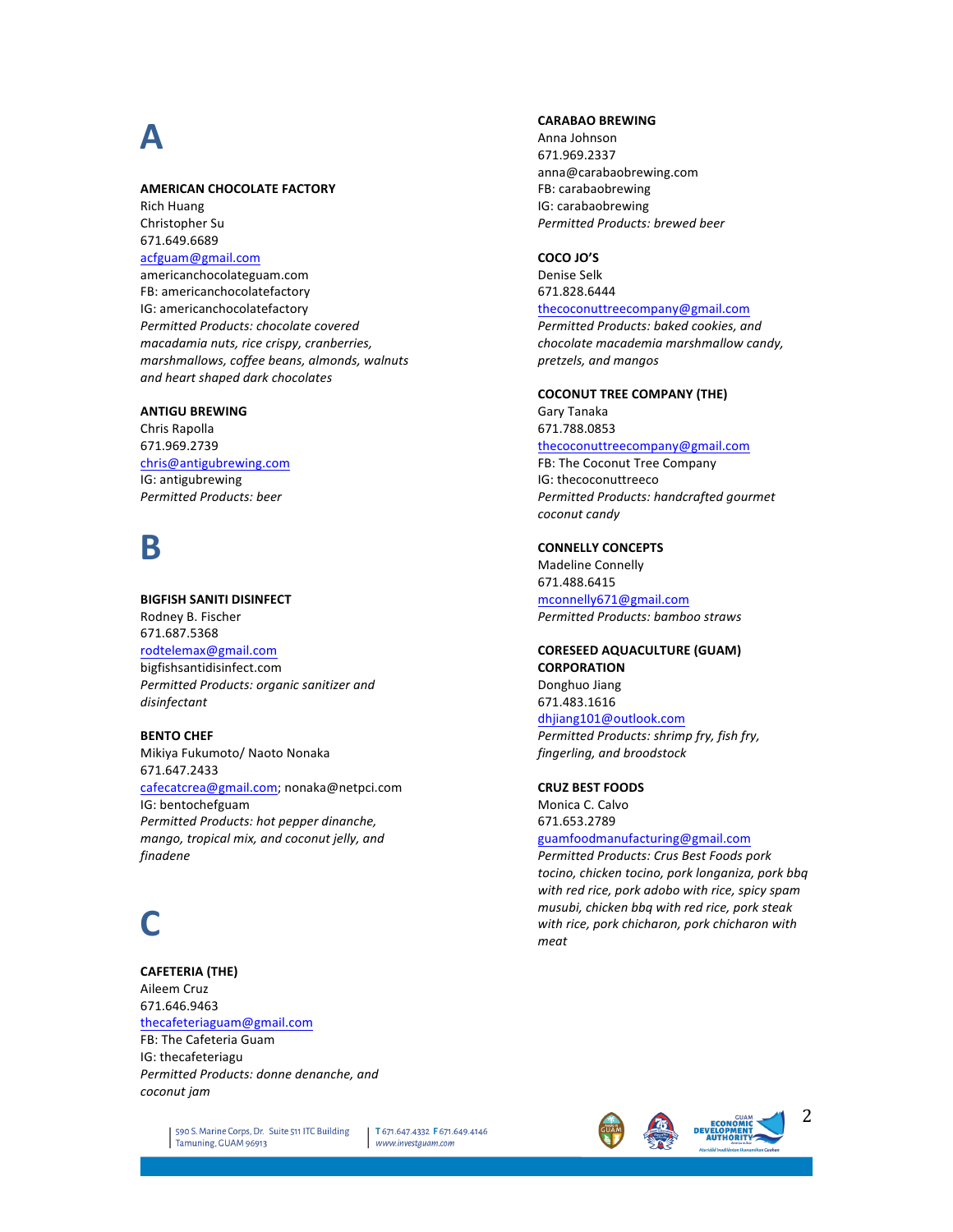#### **CUP & SAUCER, INC.**

Jacqueline Anderson 671.646.7084/5 jmcanderson@jake-associates.com FB: Cup & Saucer IG: cupandsaucergu TW: cupandsaucerGU **Permitted Products: handmade packaged** *bakery products*

# **D**

#### **DENANCHE' GUAM**

Pika Fejeran 671.473.3749 denanche.com FB: Denanche Hot Pepper Drizzle IG: denancheguam *Permitted Products: hot pepper drizzle*

#### **DINY'S DELIGHTS**

Diane Torre 671.488.0045 diane.torre671@gmail.com IG: dinys\_delights *Permitted Products: oatmeal crunch*

### **E**

**EVERYTHING GUAM, LLC** Marie Guerrero 671.646.2652 mguerrero@bgpacific.com lattestonecookies.com FB: Everything Guam IG: everythingguam Permitted Products: latte stone cookies, classic *cookies, corn titiyas, and coconut denanche*

### **F**

**FAI'YA** Jon "Keoni" Villatora 671.888.5936 faiya\_feeltheheat@yahoo.com FB: FAIYA\_FEELTHEHEAT IG: faiya\_fth *Permitted Products: custom handmade woodwork*

### **G**

#### **GET A GLOW ON**

Dione or Jerry Young 671.565.8535 dione671@yahoo.com *Permitted Products: handmade copper enameled earrings, necklaces and bracelets*

#### **GOURMET GUAM**

Joe Diego 671.989.4826 jdiego090706@yahoo.com gourmetguam.business.site FB: Gourmet Guam IG: gourmetguam **Permitted Products: homemade and handmade** *cakes, creampuffs, cookies, and tarts*

#### **GUAM BREWERY (THE)** Dulce Rodriguez 671.637.0037

dulce@guam.net theguambrewery.com IG: guambrewery

*Permitted Products: craft beer*

#### **GUAM FRESH TOFU**

Taylor H. Lee 671.646.8638 sunsoytel@gmail.com *Permitted Products: tofu*

#### **GUAM PREMIUM CHOCOLATE**

George Patterson 671.633.6646 sales@suncareguam.com FB: Guam Premium Chocolate

**Permitted Products: chocolate covered candies,** *nuts, fruits, cookies, and biscuits, and roasted coffee*

# **I**

**IMARI** Ronald C. Guerrero 671.687.7822 imari.guam@gmail.com FB: imari guam IG: imari.guam *Permitted Products: donne denanche*

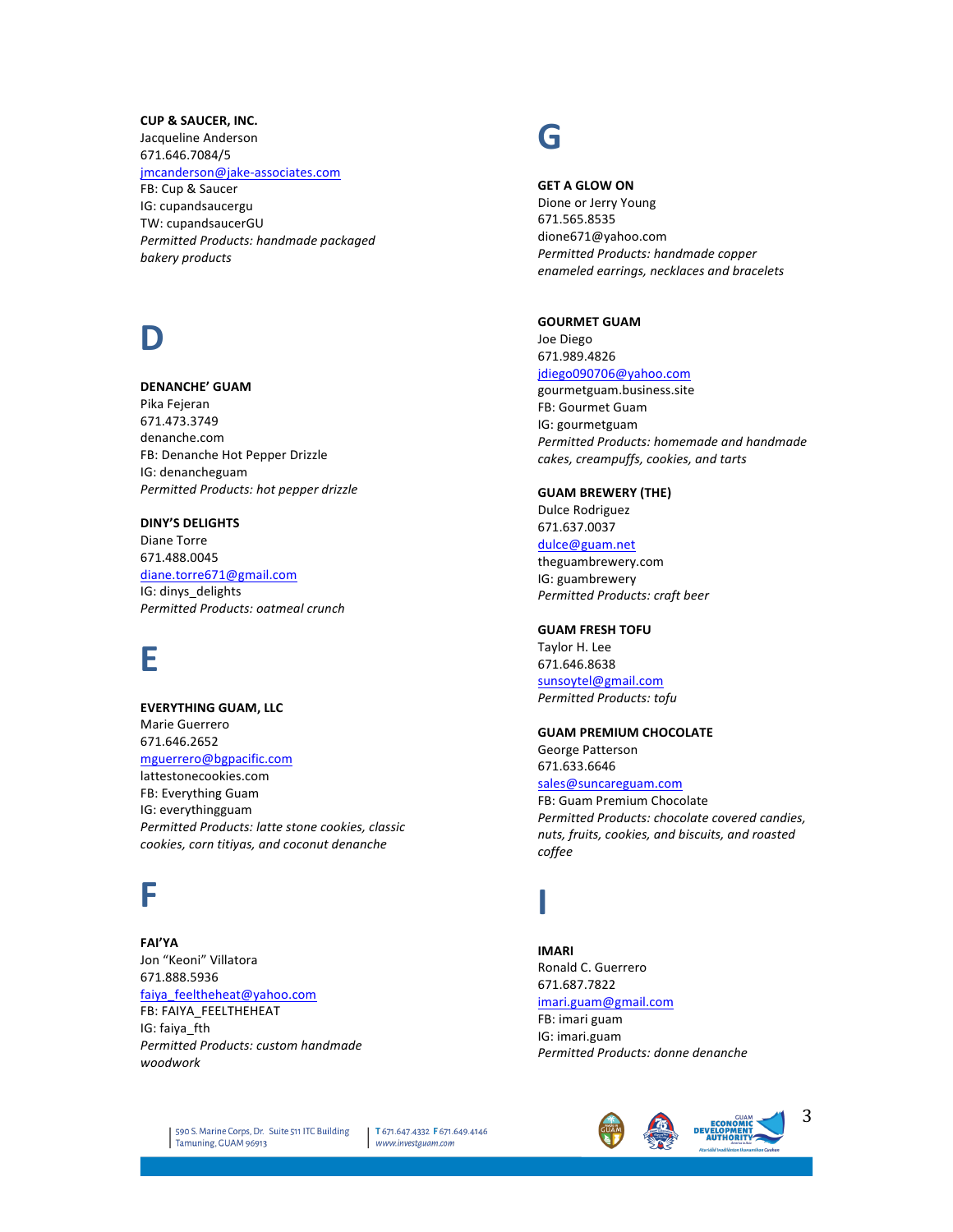#### **IT'S SEW JAYNE**

Jayne Ellen Thompson 671.688.2365 sewingjayne@gmail.com FB: its sew jayne IG: its SEW jayne *Permitted Products: handmade children's clothing, crochet, and accessories*

#### **IZZIE HOMEBIZ**

Yoko Kuramoto 671.777.8585 kurakmotoy@yahoo.com **Permitted Products: coconut oil and soap** 

### **K**

#### **671 KETTLE KORN**

Ignacio F. Evangelista 671.689.3957 ikeevangelista15@gmail.com *Permitted Products: popcorn*

# **L**

**LEAF – LOCAL. ECO. ALTERNATIVE. FUTURE** Andrea T Murer 671.482.0811 amurer@gmail.com **Permitted Products: leaf plates, balutan** *boxes/containers, utensils, and trays. Eco friendly disposable, 100% compostable and biodegradable*

#### **LSF WOODENS & ARTSY**

William & Jihye Davidson 671.486.1801 lsfenterprises20@gmail.com FB: LSF Woodens IG: Isf\_woodens *Permitted Products: custom woodwork*

# **M**

#### **MALIKAI**

Mari Tagami 671.747.0005 malikaisoap@gmail.com FB: MALIKAI Soap IG: malikaisoap *Permitted Products: liquid/bar soaps, balms & oils, dog soaps & oils*

#### **MEMORIES OF GUAM**

Leah Chen 671.988.6769 mfguam@gmail.com FB: Memories of Guam 671 IG: memoriesofguam671 *Permitted Products: phone case, painting stone, puzzle, mug, magnet, hat, necklace, keychain, clock, pillow, plate, mousepad, postcard, fan,*  shot glass, ash tray, phone stand, passport *holder, t-shirt, and tote bag*

#### **MICRONESIA MEDIA DISTRIBUTOR, INC.**

Jacqueline Anderson 671.646.7084/5 jmcanderson@jake-associates.com *Permitted Products: postcards and calendars*

#### **MOVING COLORS**

Yeon Sook Park 671.988.3302 yeons.park@gmail.com Permitted Products: paintings, postcards, note *cards, calendars, matte prints*

### **P**

**PEPSI COLA BOTTLING CO OF GUAM INC** Danielle Schnabel 671.646.6941 danielle@pgbguam.com pepsiguam.wixsite.com/pgbguam FB: Pepsi Guam IG: pepsiguam *Permitted Products: locally bottled/packaged*  soft drinks, Chamorro punch, tea, & water

### **S**

**SOAP KONTIKI** Michelle Takahashi 671.929.3347 soapkontikiguam@gmail.com FB: Soap Kontiki IG: soapkontiki *Permitted Products: soap & coconut oil*

590 S. Marine Corps, Dr. Suite 511 ITC Building Tamuning, GUAM 96913

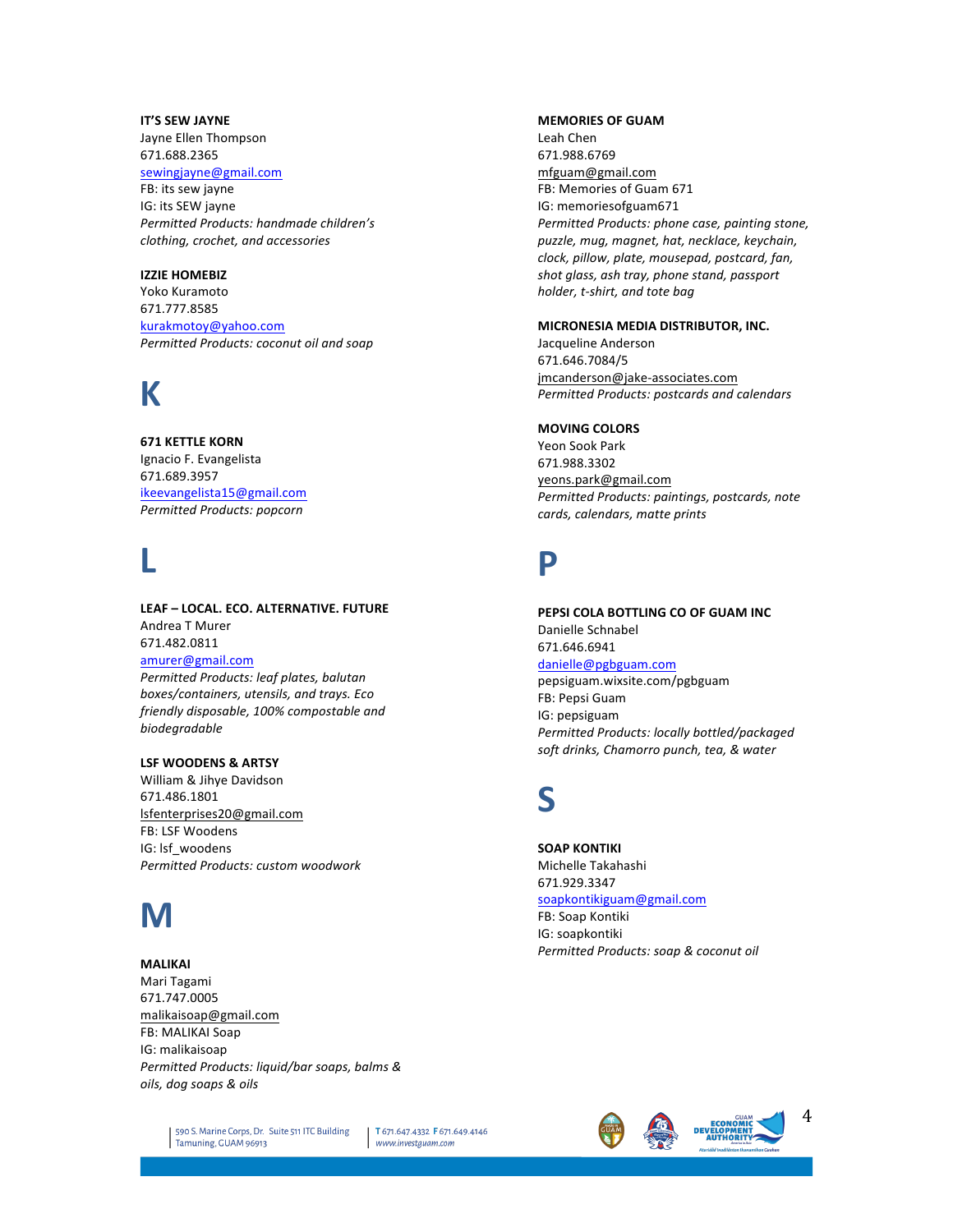#### **STAR SEED GARDENS**

James/Chika Stith 671.687.2751/671.687.7680 p05@ite.net; jstith05@gmail.com

jcnoni.net FB: Soap Kontiki IG: soapkontiki **Permitted Products: noni products including** *juice, capsules, tea, puree, and bathsoaks*

#### **STUDIO 13 NORTH**

Sarah Boucher 671.482.0711

#### sarahboucher2014@gmail.com;

mamaish07@yahoo.com FB: Studio13N IG: Studio\_13\_north *Permitted Products: sea glass jewelry, sea glass*  wood art, local wood jewelry, local wood and resin art, home décor, & furniture, and breast *milk jewelry*

#### **SU'PRIM GUAM**

Derreck Cruz 671.685.7450

#### suprimguam@gmail.com

FB: Su'prim Guam IG: suprimguam *Permitted Products: Su'Prim Denanche, Su'Prim Mas Pika*

# **T**

**TASI TREASURES** Lisa Cruz 671.727.1769 tasitreasuresguam@gmail.com tasitreasures.com FB: Tasi Treasures IG: tasitreasures *Permitted Products: jewelry and beach balm*

#### **THALASSA**

Miki Ordonez 671.797.0770 ordonezmiki@gmail.com Permitted Products: soaps, oils, scrubs, and lip *balms*

### **U**

**UNIVERSAL NOODLES**

Carol Lai 671.632.7571 sp65041@gmail.com *Permitted Products: universal fresh noodles*

### **W**

**WAREHOUSE PACIFIC** Calvin Holloway 671.647.0411 gm@warehousepacific.com FB: Shop Chamorro Village IG: hafalink *Permitted Products: souvenir wood items*

# **Y**

**YELLOWPLANE** (ICIMA CORP) Joy Santos 671.987.9675 icima.guam@gmail.com

Permitted Products: body balm, lip balm, noni *oil, after sun burn gel, noni soap, soap, perfume*  stick, wax tablet, soy candle, virgin coconut oil, *hand cream*

T 671.647.4332 F 671.649.4146 www.investguam.com





5